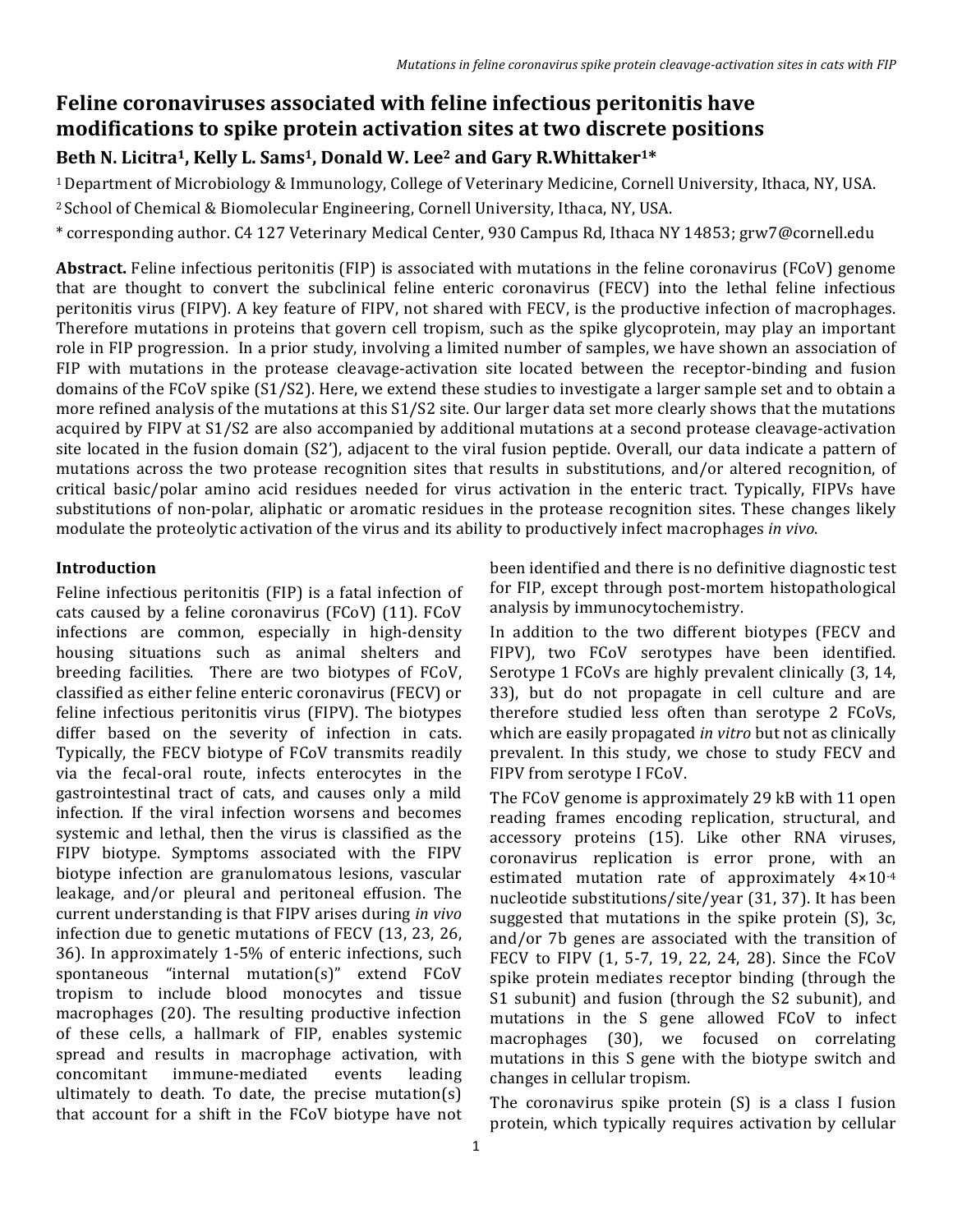proteases to be able to mediate cell entry. Mutation of the proteolytic cleavage sites can have profound implications for disease progression  $(4, 16)$ , and therefore we sought to determine whether mutations at protease cleavage sites are evident in the FIPV biotype.

Proteases cleave their substrates though recognition of specific amino acid motifs within the relative position designation  $P6$ -...- $P1$  |  $P1'$ -...- $P6'$ , where cleavage occurs at the P1 position, adjacent to the P1' position  $(27)$ . In this paper, we will denote the cleavage site between P1 and P1' using the vertical bar "|" symbol. For a typical serine protease like trypsin, there is a strong requirement for a basic amino acid (Arg or Lys) at the P1 cleavage position. Substrate residues flanking P1 can also have major impacts on the rate and specificity of cleavage for a given protease; in the case of influenza, the addition of arginine/lysine residues upstream of the P1 residue (the polybasic region) of the viral HA can allow an alternate protease called furin to cleave HA and increase the virulence of this virus (25). 

Until recently, FCoVs were thought to use uncleaved S proteins to enter cells. However, a functional furin cleavage site has been identified in two examples of serotype 1 FECVs, located at the boundary of the S1 and S2 subunits (9). Furin is a ubiquitous proprotein convertase (PC) enriched in the trans-Golgi network and is well conserved among mammals (32). Furin cleaves a wide range of protein precursors into biologically active products at a consensus motif that is often defined as  $R-X-K/R-R$ , where R is the basic arginine residue,  $X$  is any residue, and  $K$  is the basic lysine residue (35). The minimum requirement for furin cleavage is for a P1 and P4 arginine. In addition to the P1-P4 arginines, these residues are often flanked by serine residues, and promoted by the presence of a basic residue at P2. The general cleavage requirement for a PC enzyme is defined as cleavage at paired basic residues (B-X<sub>2n</sub>-B), where the intermediate residues  $( X_{2n}$ -) consist of 0, 2, or 4 amino acids (32).

For many enveloped viruses, protease cleavage occurs adjacent to the fusion peptide site, which is located at the boundary of the receptor-binding and fusion domains of the envelope protein. For coronaviruses the fusion peptide is located within the fusion domains, in close proximity to second processing site denoted as S2'. The actual proteases that cleave at this site are currently unknown, but may include members of the cathepsin family that function in endosomes and lysosomes. Mutations at the S2' cleavage site could be

important and therefore we have chosen to study this site in addition to the  $S1/S2$  cleavage site. In this work, we used an approach to studying FIP that complements and extends previous work. We focused on sequence analysis of the two cleavage-activation sites of the spike gene  $(S1/S2$  and  $S2'$ ), which are functionally relevant regions for virus entry and infection. To obtain FECV gene samples, fecal material from healthy cats that carried FCoV was sequenced for the S gene. These gene samples were operationally defined as being from the FECV biotype, and 56 FECV samples were obtained in this study. To obtain FIPV samples, tissue and body fluid samples were collected from cats that were diagnosed with FIP. For tissue samples, cats were typically euthanized based on a clinical diagnosis of FIP, and samples were collected post-euthanasia. In many cases, a diagnosis of FIP was reconfirmed by immunohistochemistry (IHC) of tissue from the euthanized cats, but not all samples were examined by IHC for logistical reasons. Viral gene sequences obtained from FIP cats were operationally defined as being from the FIPV biotype. In this study, 84 FIPV samples were sequenced from 39 cats and various organs and tissues. Samples from our previous study (19) were also included to provide as complete a data set as possible, and we compared our data to those of a separate study by Chang et al. (6). Our studies were consistent with the hypothesis that mutations in both the S1/S2 and S2' protease cleavage sites were present in FIPV samples.

### **Methods**

*FCoV sample acquisition and sequence analysis.*  Fecal samples from subclinically infected cats and tissue samples from cats with a clinical diagnosis of FIP were solicited from shelters, breeders and veterinarians throughout the United States. To initially confirm samples were FCoV-positive, RNA was extracted using QIAamp Viral RNA Mini (Qiagen, Valencia, CA) and FCoV primers that detect most circulating strains were used to screen all fecal samples using the procedure outlined by Herrewegh and coworkers (12). RNA extracted from the FIPV-TN406/Black lab-adapted strain was used as positive control. Fresh tissue samples from FIP-diagnosed cats were harvested and RNA samples were extracted using MagMAX Express (Life Technologies, Grand Island, NY).

For all samples that were  $FCOV$ -positive, 50  $\mu$ L RT-PCR reactions were performed with One-Step RT-PCR (Qiagen, Valencia, CA) using gene-specific S primers, encompassing S1/S2 and S2': S1/S2 primer pair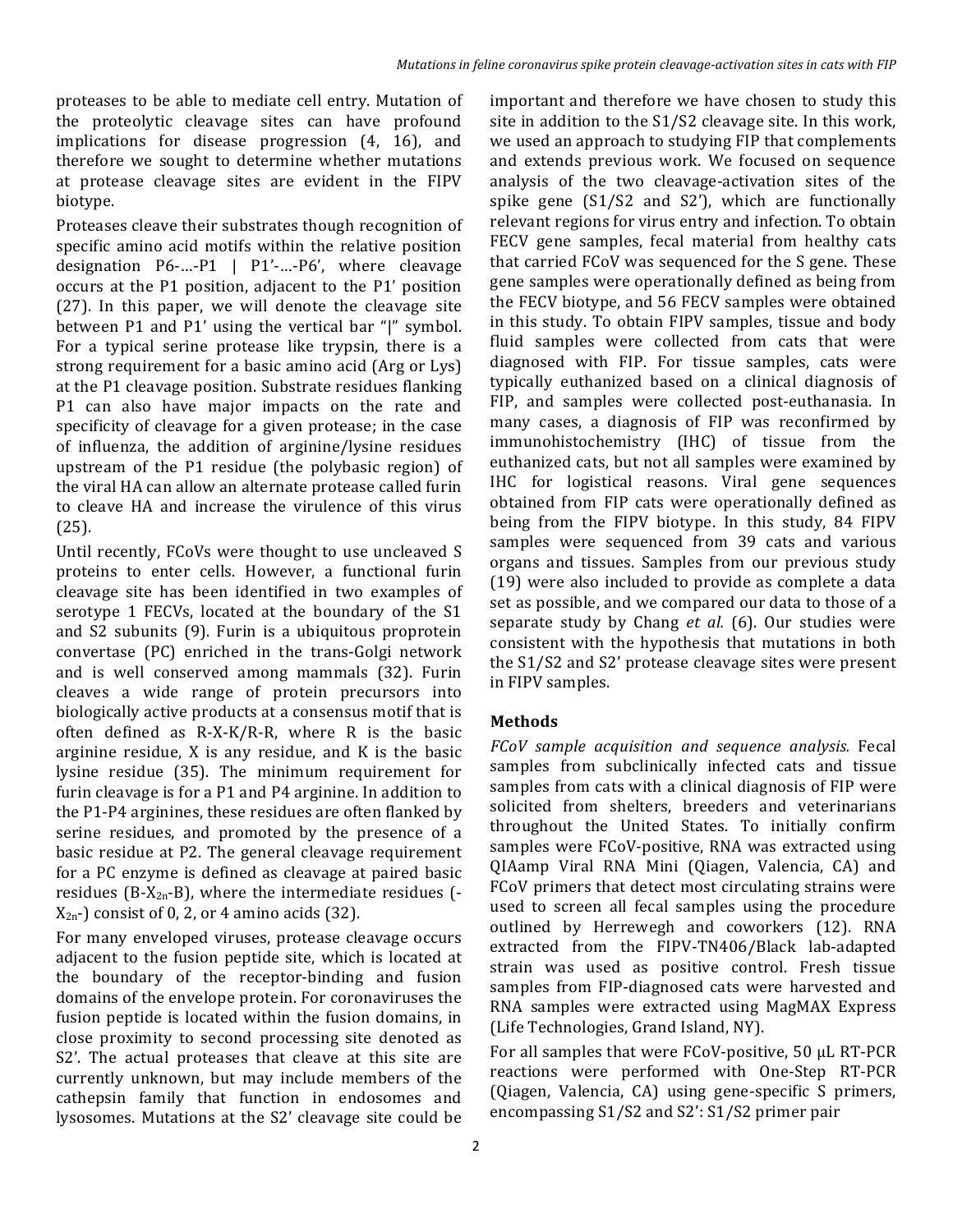*5'-*GCACAAGCAGCTGTGATTA-*3'* and *5'-* GTAATAGAATTGTGGCAT*-3'*; S2' primer pair *5'-* GATATGATCACAGTATCAGATCG *-3'* and *5'*-ATAATC ATCATCAACAGTGCC-3'. PCR conditions were: 30 min at  $50^{\circ}$ C, 15 min at  $95^{\circ}$ C, and 39 or 35 cycles of: 1 min at 94 $^{\circ}$ C, 1 min at 55 $^{\circ}$ C, 1 or 1.5 min at 72 $^{\circ}$ C, 10 min at 72°C. PCR products were purified using Qiaquick Gel Extraction (Qiagen, Valencia, CA). Sanger-based dideoxy sequencing was performed at the Life Sciences Core Laboratories (Cornell University). DNA sequences were translated into protein sequences and alignments were performed using Geneious 5.4 (http://www.geneious.com).

*Visual Representation of Mutation Data.*  To visualize the biochemical changes in the protease cleavage sites of the S protein, we developed a specialized scatter plot through MATLAB [MathWorks, Natick, MA]. A separate plot was made for each residue position being evaluated, and the Van der Waals (VdW) volume of amino acids (29) was plotted against their hydropathy index (HPI) (18). In general, amino acids with lower HPI are more hydrophilic whereas those with higher HPI are more hydrophobic. Each data point corresponds to an amino acid that was found at the residue position being evaluated, and the size of the data point scales with the frequency of occurrence of that amino acid within a data set. We caution here that the data point size does not denote an error range in VdW volume or HPI. Other important properties of the amino acids were portrayed by color-coding the data points as such: polar positive (blue: H,K,R), polar negative (red: D,E), polar neutral (green: S,T,N,Q), nonpolar aliphatic (gray: A,V,L,I,M), nonpolar aromatic (magenta:  $F, W, Y$ ), unique (brown:  $P, G$ ), and disulfide bond-forming (cyan: C).

## **Results and Discussion**

### **FECV** sequence from healthy cats

The amino acid sequence motifs for the  $S1/S2$  and  $S2'$ regions are shown in Table 1. For the  $S1/S2$  site, the previously recognized motif -R-R-S/A-R-R-S- (19) was again found to be highly conserved. There was a limited variability in the P5 position, with Arg substituted for: Gly  $(1 \text{ cat})$  and Lys  $(1 \text{ cat})$ . The functional relevance of this variation is unclear, though the P5 position is not generally considered to be highly important for furin cleavage. There was also a single case with a change in the P3 position with Ser/Ala substituted for Val (1 cat). As with P5, the type of amino acid residue at the P3 position is not functionally critical for furin cleavage. Based on the expanded dataset available from this

study, we also noted a high degree of conservation at the P6 cleavage position (which can be highly important for furin cleavage). All samples contained a polar uncharged residue  $(S, T \text{ or } Q)$  at the P6 position. Overall, the expanded data set reinforces the notion that the  $S1/S2$  motif is cleaved by furin. Based on the data from this study, we consider to following as an "FECV" motif at the  $S1/S2$  position:  $-S/T/Q-R-R-S/A-R-$ R-S-

At the S2' site, the conserved nature of the FCoV fusion peptide (SAVEDLLF) was readily apparent, along with the expected conserved arginine residue in the P1 cleavage position (Table 1). All FECV samples tested contained a P2 lysine, with the high level of conservation implicating this as a functionally critical residue. The  $P1'$  residue  $(S)$  was also  $100\%$  conserved, consistent with a role in protease cleavage, as well as in fusion peptide function. Overall, we found an invariant motif -K-R-S- at the S2' position of FECV, and the dibasic nature of this site is consistent with cleavage by a range of proteases, including non-furin PCs and cathepsin B.

### **FIPV** sequence from FIP cats

The amino acid sequence motifs for the  $S1/S2$  and  $S2'$ regions in the FCoV spike gene amplified from various tissues and body fluid samples are shown in Table 2. For  $S1/S2$ , the FECV motif  $-S/T/Q-R-R-S/A-R-S-$  was disrupted in the vast majority of samples. In addition, the S2' FECV -K-R-S- motif was disrupted in many samples. Fecal material from FIP cats is shown in Table 3, with sequences very similar to FECV samples.

For S1/S2, we focused our analysis on the "core" residues for furin cleavage, i.e. the P1', P1, P2 and P4 residues. The most frequent substitution was at the P1 position, where 11 cats displayed a change of Arg for Gly  $(4 \text{ cats})$ , Met  $(4 \text{ cats})$ , Trp  $(2 \text{ cats})$ , Thr  $(1 \text{ cat})$  and Ser (1 cat). The next most frequent substitution was at the P2 position, where 10 cats displayed a change of Arg for Leu (6 cats), Pro (3 cats), Ser (1 cat) and His (1) cat). Five cats had a substitution at the P4 position, which displayed a change of Arg for Thr  $(2 \text{ cats})$  Gly  $(1 \text{$ cat), Ser  $(1 \text{ cat})$ , and Met  $(1 \text{ cat})$ . Four cats had a substitution at the P1' position, which displayed a change of Ser for Ala  $(2 \text{ cats})$  Pro  $(1 \text{ cat})$ , Gly  $(1 \text{ cat})$ , and Leu  $(1 \text{ cat})$ . All of these changes in the core residues would be expected to be highly functionally significant for furin cleavage.

At the S2', the conserved nature of the fusion peptide (SAVEDLLF) was again readily apparent, along with an invariant Ser at the P1' position (Table 2). While most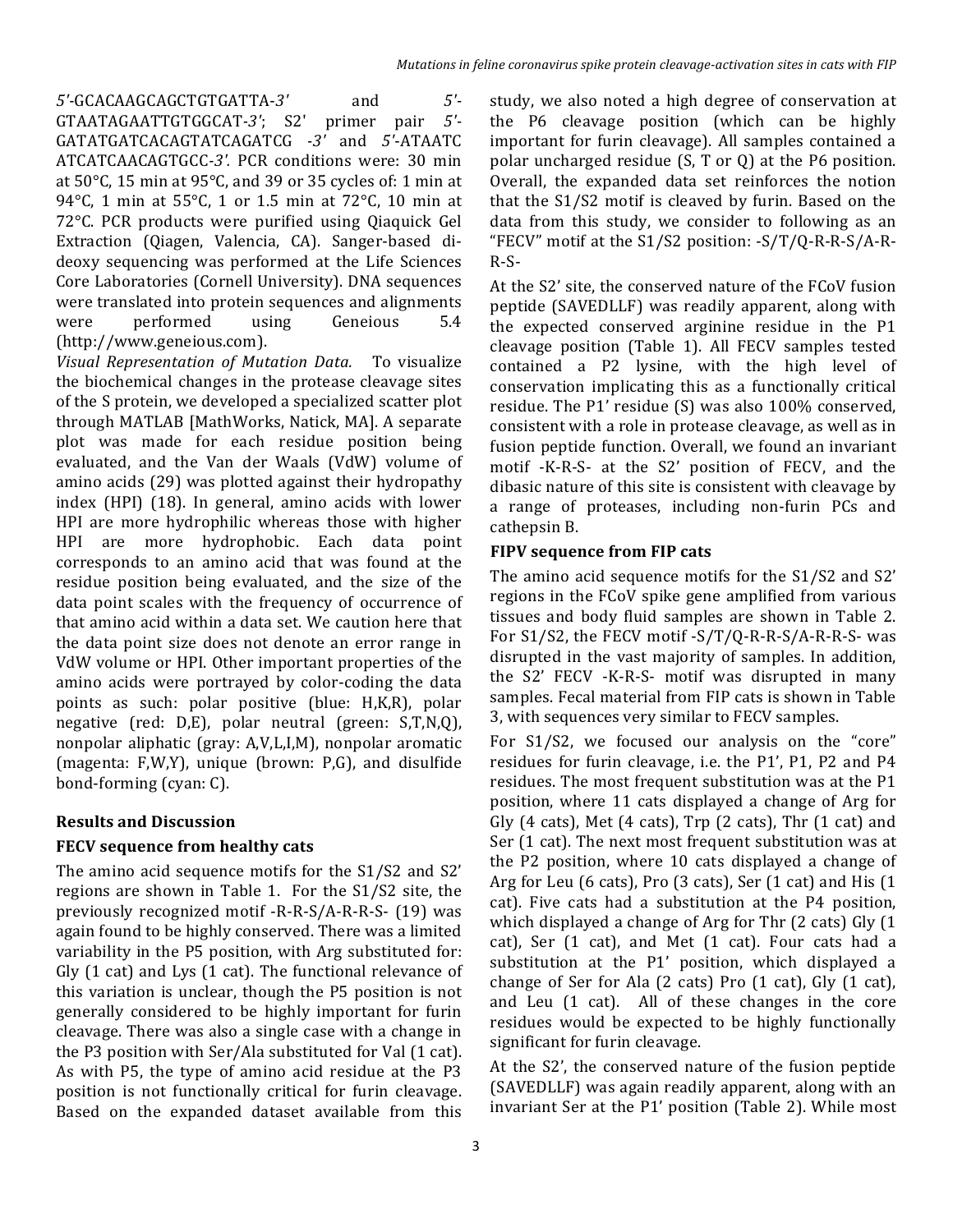FIPV cats contained a P1 arginine, three cats had substitutions for Ser. This change would be expected to be highly functionally significant for protease cleavage. There were more substitutions in the P2 residue, with five cats displaying a change of Lys for Met (3 cats) and Glu (2 cats). These changes would also be expected to be highly functionally significant for protease cleavage. The overall switch in the dibasic nature of the S2' site in some cats is consistent with a change in the  $protease(s)$  cleaving at this position.

For the core residues at S1/S2 and S2'. 31 out of 39 FIP cats (77%) had samples that were modified from the FECV consensus  $(-S/T/Q--R-R-S/A-R-R-S-)$ . Healthy cats showed no deviation from the core motif

The  $P6$ ,  $P5$  and  $P3$  residues within the  $S1/S2$  site  $(-$ S/T/Q--R-R-S/A-R-R-S-) were defined as "non-core" residues as these are likely to be less functionally relevant for furin cleavage. Of these residues, P6 likely impacts furin cleavage the most. For the P6 position, five cats displayed a change of Ser/Thr/Gln for Pro (2) cats), Phe  $(1 \text{ cats})$ , Ala $(1 \text{ cat})$  and Leu  $(1 \text{ cat})$ . All of these changes would be expected to be functionally significant for furin cleavage.

Including  $S1/S2$  P6 as a core residue revealed that 33 out of 39 FIP cats  $(85%)$  had samples that were modified from the FECV consensus  $(-S/T/Q-R-R-S/A-R-$ R-S-). Healthy cats showed no deviation from a core motif including P6.

For the non-core  $S1/S2$  P5 position, nine cats displayed a change of Arg for Lys (8 cats), as seen for FECV. For the non-core  $S1/S2$  P3 position, two cats displayed a change of Ser/Ala for Met  $(1 \text{ cats})$  and Thr  $(1 \text{ cat})$ . The significance of these changes is uncertain. The S2' noncore P1' residue showed no deviation in either FIP or healthy cats.

Including both core and non-core residues at S1/S2 and  $S2'$ , we found that  $37/39$  FIP cats  $(95%)$  had mutations compared to healthy cats. 9% of healthy cats showed a mutation within the non-core residues

It is noteworthy that many cats had multiple changes across the two proteolytic cleavage sites and while there was a wide variety of different substitutions present in different cats, sampling of multiple tissues within an individual cat (e.g. cat#197) revealed relatively limited variation. It is also noteworthy that most of our samples would be expected to be comprised of "end-stage" viruses, where cats have more obvious clinical signs of FIP. It will be interesting to track cats that might be in an "early", possibly subclinical, phase of FIP. These cats may harbor viruses

that have different mutations to end-stage viruses sampled here, in particular in the "non-core" residues.

While a prediction of the proteases coming into play for FIPV is quite uncertain, the trend in our data is for the replacement of critical basic residues and serine with more hydrophobic residues, a pattern consistent with cleavage by an alternative protease(s). Such proteases may include cathepsins (8), or matrix metalloproteases (MMPs) (17). MMPs are known to be highly expressed on macrophages (2) and to our knowledge, MMPmediated cleavage of a viral envelope protein would be unique situation for a virus entry pathway. Both MMPs and cathepsin demonstrate relatively broad substrate specificity, in line with the range of mutations seen in the cleavage site(s) of  $FIPVs$ .

### **Comparison to a separate study (Chang** *et. al.* **2012) and to database sequences**

The data generated during the course of our study was compared to that generated by a separate study, Chang et al. 2012 (6), as well as to additional database sequences (Table 4). For  $S1/S2$ , of the ten FECV sequences in Chang *et al.*, the -Q/R/S-R-R-S/A-R-R-Smotif was preserved with one exception, where one cat had a P6 Pro residue. All core residues were identical to our study. A P6 Pro was also found in one other database sequence. The pattern of residues in FIPV samples followed the same general pattern as described for our study; i.e. introduction of non-polar, aliphatic or aromatic residues in the protease recognition sites. Of the eleven FIP cats samples in Chang *et al.* 2012, four had P1 substitutions (G, W and S), two had P1' substitutions (L and P), two had P4 substitutions (G and S), and three had P6 substitutions (L and P). Of seven database samples, three had P1 substitutions  $(G, W \text{ and } S)$ , two had  $P1'$  substitutions  $(P)$ , one had P4 substitutions  $(Q)$ , and five had P6 substitutions (A and P).

At S2', Chang *et al.* 2012 show some limited changes of the invariant KRS motif for FECV, with different P2 residues in four cats, substituted with Arg (3 cats) and Thr  $(1 \text{ cat})$ . Cats with FIP showed an introduction of a hydrophobic reside at P2 in five cases, with Lys being substituted for Met  $(4 \text{ cats})$  and Val  $(1 \text{ cat})$ . A similar trend was present in database samples, with introduction of Val, Ala and Gln in three individual cases.

Overall, we consider that the data from Chang *et al.* 2012, as well as other database sequences, are in strong agreement with the data from this study. 10/11 (91%) of samples from Chang *et al* 2012*.* and 4/4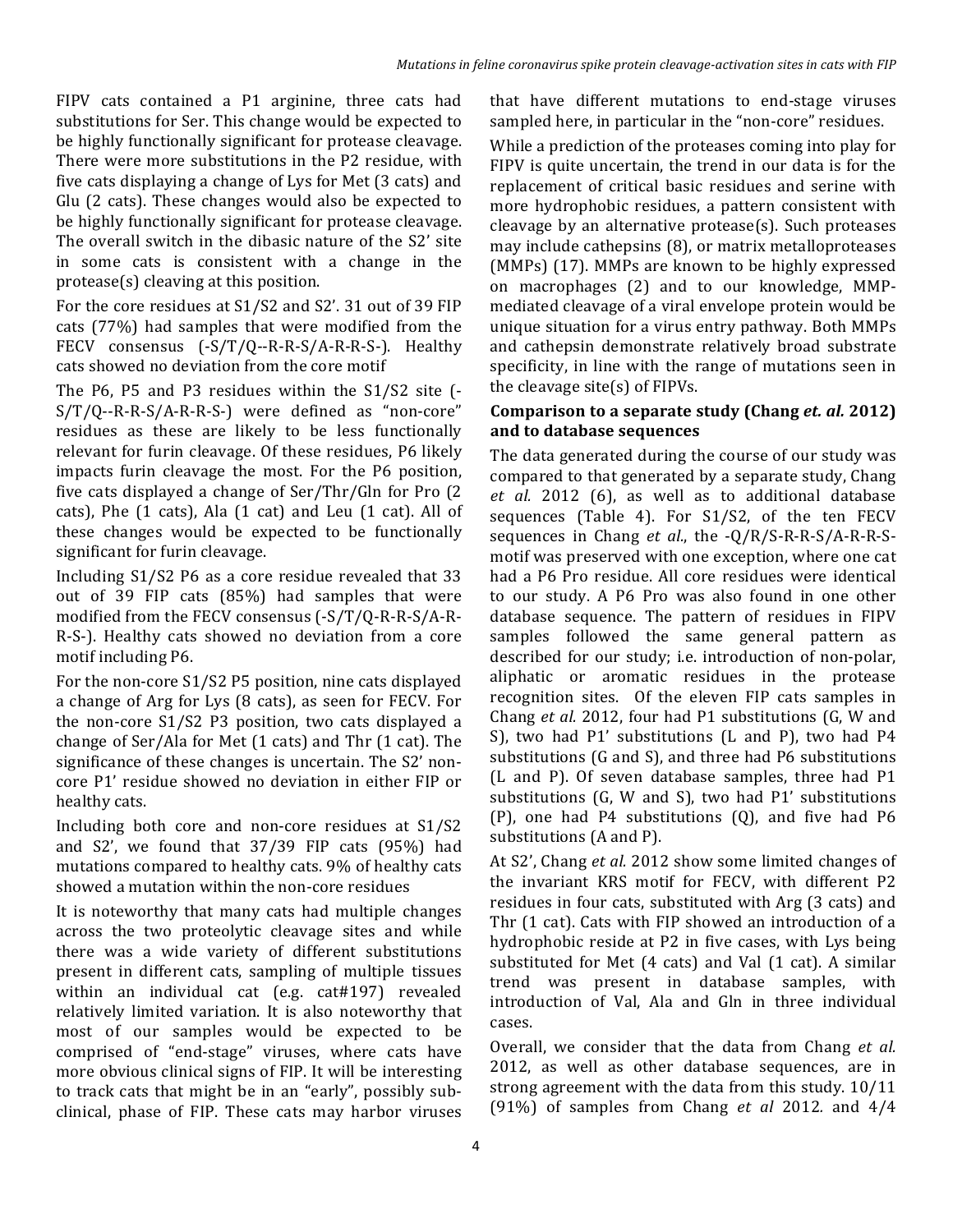(100%) of database samples had functionally significant mutations in the spike cleavage sites.

### **Visual representation of sequences in the protease activation sites of FECV and FIPV spike proteins**

Finding a mutation pattern that could explain the transformation of FECV to FIPV is challenging because amino acids have multiple properties that are similar or dissimilar with each other, such as molecular size, hydrophobicity, and charge (34). In order to simultaneously visualize changes to multiple biochemical properties, we developed a specialized scatter plot through MATLAB that shows the Van der Waals volume (Y-axis), hydropathy index (X-axis), frequency of occurrence (data point size), and unique property (color code) of amino acids found at the cleavage site positions. The resulting plots are shown in Figure 1 for the residues at the  $S1/S2$  and  $S2'$ cleavage sites for both the FECV and FIPV samples.

Compared to FECV, FIPV contains the following changes in the  $S1/S2$  cleavage site: P6 and P1' mutates from polar neutral residues to nonpolar residues, P4 and P2 mutates from arginine to smaller and more hydrophobic residues, and P1 mutates from arginine to more hydrophobic residues. At the S2' cleavage site, FIPV contains the following mutations: P2 mutates from positively charged lysine to either negatively charged glutamate or uncharged methionine, and P1 mutates from positively charged arginine to polar neutral serine that is half the volume of arginine. In summary, the visualization of biochemical changes at the cleavage sites using our plotting method can greatly aid with the identification of mutation patterns associated with FIP.

#### Potential use of this study for diagnosis of FIP in cats

We believe that our study will be of benefit in the diagnosis of FIP in cats by detecting mutations in S protein cleavage site that mimic those found in FIPV. However, the pattern of variant viruses seen in FIP cats is complex. We consider that the tracking of the ten amino acids that comprise the cleavage sites of FCoV spike  $(-S/T/Q-R-R-S/A-R-R-S-$  from  $S1/S2$  and  $-K-R-S$ from S2') with respect to the biochemical parameters of size, hydrophobicity, and charge can be used to predict the likelihood of FIP in cats. To simplify the detection of FIPV-like mutations, one could potentially use the changes in these biochemical parameters in conjunction with a ranking of the core and non-core residues to arrive at a "FIP diagnostic score." Such a scoring system could help clinicians identify which cats are likely to develop FIP without the need to functionally investigate every mutation found. The use

of this scoring metric for samples that clinicians can easily access (e.g. blood) would be helpful for diagnosing FIP early and quickly. While our current study only utilized a limited number of blood samples, mutations consistent with a FIPV biotype were seen in all positive samples. However, it is known that FCoV can be present in the blood monocytes of healthy cats without necessarily leading to FIP  $(10, 12, 28)$ . Further investigation into the spike protein cleavage site changes in blood samples of both healthy and FIP cats will form a future focus of this study.

We considered that fecal samples from FIP cats were likely to be contaminated with an ongoing infection with FECV, and so not discriminatory for FIP. This was confirmed, as the FIP cats tested in this study continued to shed FECV-like viruses, based on the highly limited sequence variation observed at the spike cleavage sites (Table 3)*.*

FIP exists in two clinical manifestations (wet and  $\text{dry}$ )  $(21)$ . As in our previous study  $(19)$ , we found no correlation between sequence alterations at the spike cleavage sites between "wet" and "dry" FIP cats. These differences in clinical presentation are likely to be due to immunological factors in individual cats, rather than differences in the cleavage-activation of the viruses infecting these cats.

The use of the techniques reported here for serotype I FCoVs may also be applied to serotype II FCoVs; however, these viruses lack an equivalent S1/S2 motif. Investigation of predictive changes in the S2' region of serotype II FCoVs is currently ongoing.

#### **Acknowledgments**

We thank Jean Millet, Lisa Bolin and members of the Whittaker laboratory, Ruth Collins, Dante Lepore and members of Collins laboratory, and Susan Daniel and members of Daniel laboratory for advice and discussion during the course of this study. The authors also thank Drs. Meredith Brown, Stephen O'Brien, Sean McDonough, Edward Dubovi and Gerald Duhamel for providing some of the clinical samples used in this study, Andrew Regan and Kirsten Elfers for initial work on this project, and Nadia Chapman, Vera Rinaldi, Misty Pocwiercz, Valerie Marcano, Rod Getchell and Wendy Wingate for technical assistance. This work was funded in part by a sponsored project from Antech Diagnostics. B.L. was supported by funds from the Cornell University College of Veterinary Medicine DVM/PhD program. Work in the author's lab is also supported by grants from the Cornell Feline Health Center, the Winn Feline Health Foundation and the Morris Animal Foundation. The sponsors had no influence in the study design, the collection, analysis and interpretation of data, the writing of the manuscript, or in the decision to submit the manuscript for publication. All work with animals was approved by the Institutional Animal Use and Care Committee at Cornell University (Ithaca NY).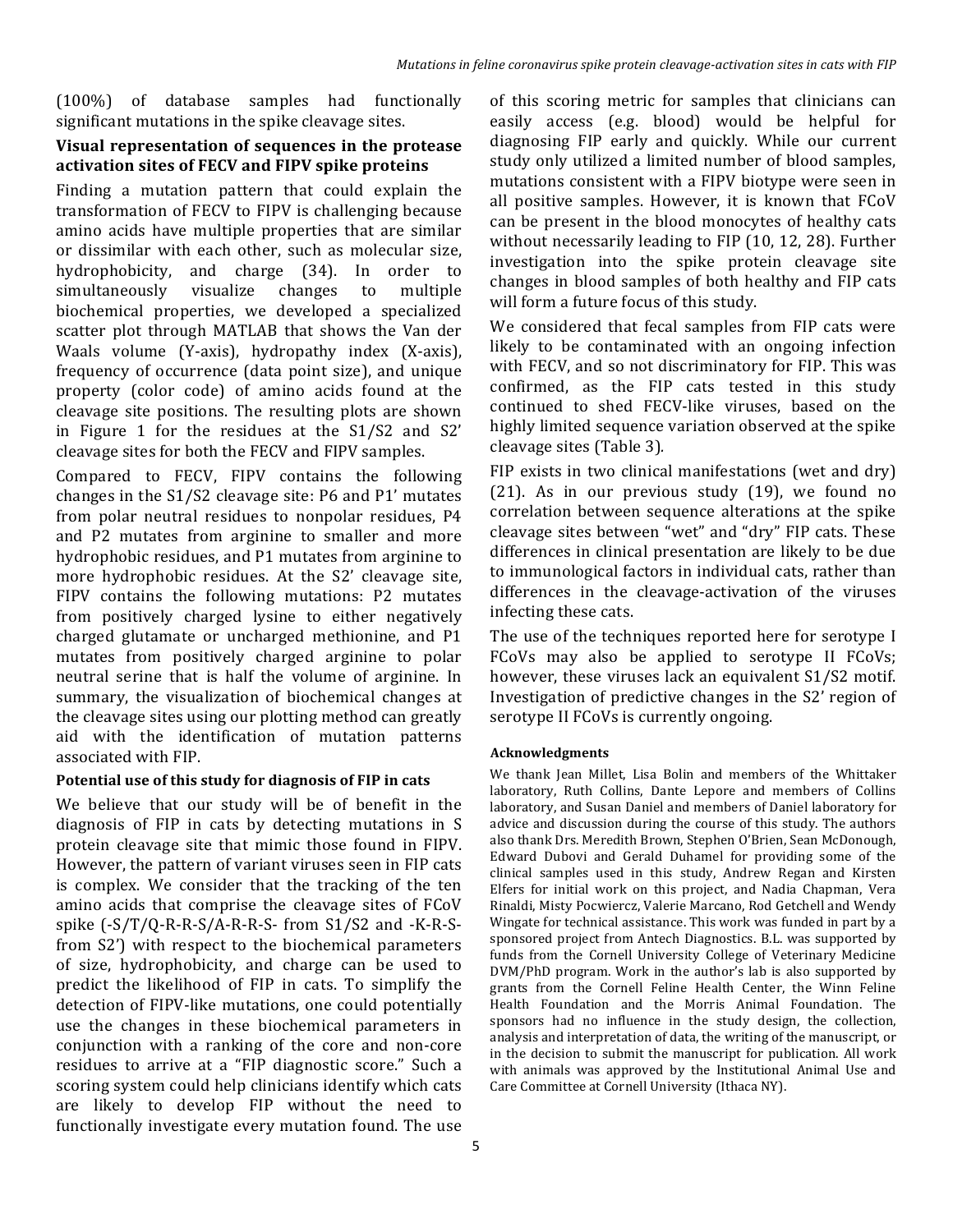### **References**

- 1. **Bank-Wolf, B. R., I. Stallkamp, S. Wiese, A. Moritz, G. Tekes, and H. J. Thiel.** 2014. Mutations of 3c and spike protein genes correlate with the occurrence of feline infectious peritonitis. Vet Microbiol 173:177-88.
- 2. **Barrett, A. J., N. D. Rawlings, and J. F. Woessner.** 2004. Handbook of Proteolytic Enzymes. Elsevier Academic Press, London.
- 3. **Benetka, V., A. Kubber-Heiss, J. Kolodziejek, N. Nowotny, M. Hofmann-Parisot, and K. Mostl.** 2004. Prevalence of feline coronavirus types I and II in cats with histopathologically verified feline infectious peritonitis. Vet Microbiol **99:**31-42.
- 4. **Bosch, B. J., and P. J. Rottier.** 2008. Nidovirus Entry into Cells, p. 157-178. In S. Perlman, T. Gallagher, and E. J. Snijder (ed.), Nidoviruses. ASM Press, Washington DC.
- 5. **Chang, H. W., R. J. de Groot, H. F. Egberink, and P. J. Rottier.** 2014. Feline infectious peritonitis: insights into feline coronavirus pathobiogenesis and epidemiology based on genetic analysis of the viral 3c gene. I Gen Virol **91:**415-20.
- 6. **Chang, H. W., H. F. Egberink, R. Halpin, D. J. Spiro, and P. J. Rottier.** 2012. Spike protein fusion peptide and feline coronavirus virulence. Emerg Infect Dis 18:1089-95.
- 7. **Chang, H. W., H. F. Egberink, and P. J. Rottier.** 2014. Sequence analysis of feline coronaviruses and the circulating virulent/avirulent theory. Emerg Infect Dis 17:744-6.
- 8. Choe, Y., F. Leonetti, D. C. Greenbaum, F. Lecaille, M. Bogyo, D. Bromme, J. A. Ellman, and C. S. Craik. 2006. Substrate profiling of cysteine proteases using a combinatorial peptide library identifies functionally unique specificities. J Biol Chem 281:12824-32.
- 9. **de Haan, C. A. M., B. J. Haijema, P. Schellen, P. W. Schreur, E. te Lintelo, H. Vennema, and P. J. M. Rottier.** 2008. Cleavage of Group 1 Coronavirus Spike Proteins: How Furin Cleavage Is Traded Off against Heparan Sulfate Binding upon Cell Culture Adaptation. J Virol **82:**6078-6083.
- 10. **Gunn-Moore, D. A., T. J. Gruffydd-Jones, and D. A. Harbour.** 1998. Detection of feline coronaviruses by culture and reverse transcriptase-polymerase chain reaction of blood samples from healthy cats and cats with clinical feline infectious peritonitis. Vet Microbiol 62:193-205.
- 11. **Haijema, B. J., P. J. Rottier, and R. J. de Groot.** 2007. Feline Coronaviruses: A Tale of Two-Faced Types, p. 183-203. *In* V. Thiel (ed.), Coronaviruses. Molecular and Cellular Biology. Caister Academic Press, Norfolk, UK.
- 12. **Herrewegh, A. A., R. J. de Groot, A. Cepica, H. F. Egberink, M. C. Horzinek, and P. J. Rottier.** 1995. Detection of feline coronavirus RNA in feces, tissues, and body fluids of naturally infected cats by reverse transcriptase PCR. J Clin Microbiol **33:**684-9.
- 13. **Herrewegh, A. A., H. Vennema, M. C. Horzinek, P. J. Rottier, and R. J. de Groot.** 1995. The molecular genetics of feline coronaviruses: comparative sequence analysis of the ORF7a/7b transcription unit of different biotypes. Virology **212:**622-31.
- 14. **Hohdatsu, T., S. Okada, Y. Ishizuka, H. Yamada, and H. Koyama.** 1992. The prevalence of types I and II feline coronavirus infections in cats. I Vet Med Sci 54:557-62.
- 15. **King, A. M. Q., E. Lefkowitz, M. J. Adams, and E. B. Carstens.** 2011. Virus Taxonomy: IXth Report of the International Committee on Taxonomy of Viruses. Elsevier.
- 16. **Klenk, H.-D., and W. Garten.** 1994. Activation cleavage of viral spike proteins by host proteases, p. 241-280. In E. Wimmer (ed.), Cellular Receptors for Animal Viruses. Cold Spring Harbor Press, Cold Spring Harbor, NY.
- 17. **Kridel, S. J., E. Chen, L. P. Kotra, E. W. Howard, S. Mobashery, and J. W. Smith.** 2001. Substrate hydrolysis by matrix metalloproteinase-9. J Biol Chem 276:20572-8.
- 18. **Kyte, J., and R. F. Doolittle.** 1982. A simple method for displaying the hydropathic character of a protein. J Mol Biol **157:**105-32.
- 19. **Licitra, B. N., J. K. Millet, A. D. Regan, B. S. Hamilton, V. Rinaldi, G. E. Duhamel, and G. R. Whittaker.** 2013. Mutation in spike protein cleavage site and pathogenesis of feline coronavirus. Emerg. Infect. Dis. **19:**1066-1073.
- 20. **Pedersen, N. C.** 2009. A review of feline infectious peritonitis virus infection: 1963-2008. J Feline Med Surg **11:**225-58.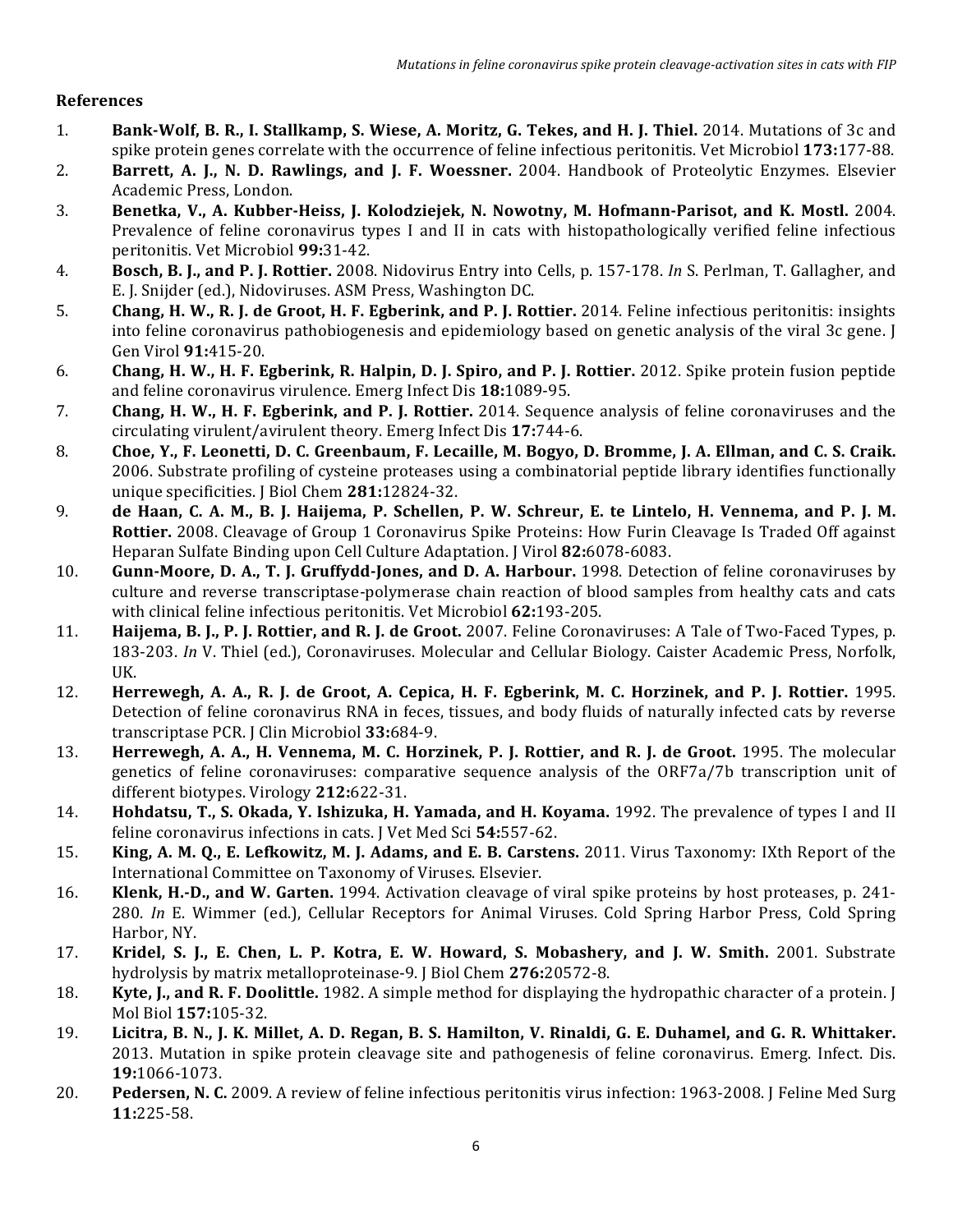- 21. **Pedersen, N. C.** 2014. An update on feline infectious peritonitis: Diagnostics and therapeutics. Vet [. **201**:133-41.
- 22. **Pedersen, N. C.** 2014. An update on feline infectious peritonitis: Virology and immunopathogenesis. Vet [. **201**:123-32.
- 23. **Pedersen, N. C., J. F. Boyle, K. Floyd, A. Fudge, and J. Barker.** 1981. An enteric coronavirus infection of cats and its relationship to feline infectious peritonitis. Am J Vet Res 42:368-77.
- 24. **Pedersen, N. C., H. Liu, K. A. Dodd, and P. A. Pesavento.** 2009. Significance of coronavirus mutants in feces and diseased tissues of cats suffering from feline infectious peritonitis. Viruses **1:**166-84.
- 25. **Perdue, M. L.** 2008. Molecular Determinants of Pathogenesis for Avian Influenza Viruses, p. 23-41. *In* D. E. Swayne (ed.), Avian Influenza. Blackwell, Ames, Iowa.
- 26. **Poland, A. M., H. Vennema, J. E. Foley, and N. C. Pedersen.** 1996. Two related strains of feline infectious peritonitis virus isolated from immunocompromised cats infected with a feline enteric coronavirus. I Clin Microbiol **34:**3180-4.
- 27. **Polgar, L.** 1989. Mechanisms of Protease Action. CRC-Press.
- 28. **Porter, E., S. Tasker, M. J. Day, R. Harley, A. Kipar, S. G. Siddell, and C. R. Helps.** 2014. Amino acid changes in the spike protein of feline coronavirus correlate with systemic spread of virus from the intestine and not with feline infectious peritonitis. Vet Res 45:49.
- 29. **Richards, F. M.** 1974. The interpretation of protein structures: total volume, group volume distributions and packing density. J Mol Biol 82:1-14.
- 30. **Rottier, P. J., K. Nakamura, P. Schellen, H. Volders, and B. J. Haijema.** 2005. Acquisition of macrophage tropism during the pathogenesis of feline infectious peritonitis is determined by mutations in the feline coronavirus spike protein. J Virol **79:**14122-30.
- 31. **Salemi, M., W. M. Fitch, M. Ciccozzi, M. J. Ruiz-Alvarez, G. Rezza, and M. J. Lewis.** 2004. Severe acute respiratory syndrome coronavirus sequence characteristics and evolutionary rate estimate from maximum likelihood analysis. J Virol **78:**1602-3.
- **32. Seidah, N. G., and A. Prat.** 2012. The biology and therapeutic targeting of the proprotein convertases. Nat Rev Drug Discov **11:**367-83.
- **33. Shiba, N., K. Maeda, H. Kato, M. Mochizuki, and H. Iwata.** 2007. Differentiation of feline coronavirus type I and II infections by virus neutralization test. Vet Microbiol 124:348-52.
- 34. **Taylor, W. R.** 1986. The classification of amino acid conservation. J Theor Biol 119:205-18.
- **35. Thomas, G.** 2002. Furin at the cutting edge: From protein traffic to embryogenesis and disease. Nat Rev Mol Cell Biol **3:**753-766.
- 36. **Vennema, H., A. Poland, J. Foley, and N. C. Pedersen.** 1998. Feline infectious peritonitis viruses arise by mutation from endemic feline enteric coronaviruses. Virology 243:150-7.
- 37. **Vijgen, L., E. Keyaerts, E. Moes, I. Thoelen, E. Wollants, P. Lemey, A. M. Vandamme, and M. Van Ranst.** 2005. Complete genomic sequence of human coronavirus OC43: molecular clock analysis suggests a relatively recent zoonotic coronavirus transmission event. I Virol **79:**1595-604.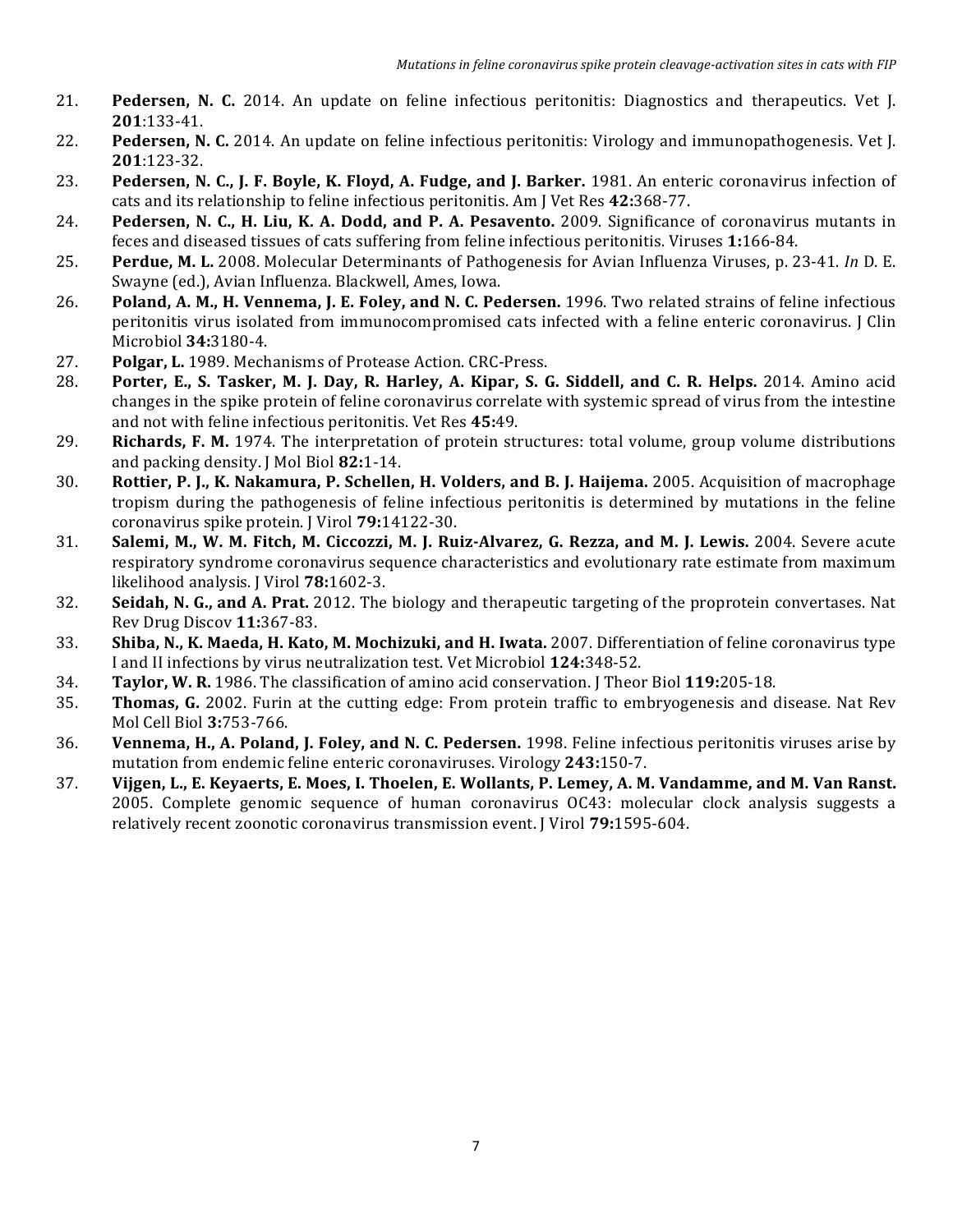Amino acid sequences in the S1/S2 and S2' regions of the FCoV spike obtained from fecal samples from heathly cats. The ten amino acids comprising the predicted proteolytic cleavage sites are in bold, with modifications to these residues colored (green = modification to non-core residue).

| Cat ID | Sample | S1/S2                      | S2'                |
|--------|--------|----------------------------|--------------------|
| 150    | Feces  | <b>TSSRRSRRSTTE</b>        | HSIGKRSAVED        |
| 106    | Feces  | TQ <b>SRRSRRS</b> YPD      | PTIGKRSAVED        |
| 110    | Feces  | TOTRRSRRSTSE               | PRIGKRSAVED        |
| 111    | Feces  | TH <b>SRRARRS</b> TVE      | PRIGKRSAVED        |
| 125    | Feces  | <b>TOSRRARRSTVE</b>        | PTIGKRSAVED        |
| 126    | Feces  | <b>TOSRRSRRSASS</b>        | PTIGKRSAVED        |
| 128    | Feces  | THSRRARRSTVE               | PTIGKRSAVED        |
| 129    | Feces  | TQ <b>SRRSRRS</b> TSD      | PTIGKRSAVED        |
| 131    | Feces  | TOSRRSRRSASN               | PTIGKRSAVED        |
| 132    | Feces  | TQSRRSRRSAPE               | PRIGKRSAVED        |
| 135    | Feces  | <b>TOSRRARRSLPA</b>        | PRIGKRSAVED        |
| 136    | Feces  | TQ <b>SRRSRRS</b> VVE      | POIGKRSAVED        |
| 137    | Feces  | <b>TSSRRSRRSTPE</b>        | HSIGKRSAVED        |
| 138    |        |                            |                    |
|        | Feces  | TOSRRSRRSVAE               | PTIGKRSAVED        |
| 140    | Feces  | <b>TOSRRSRRSVVE</b>        | <b>PTIGKRSAVED</b> |
| 141    | Feces  | TOSRRSRRSVVE               | POIGKRSAVED        |
| 142    | Feces  | THSRRARRSTVE               | PTIGKRSAVED        |
| 143    | Feces  | TS <b>SRRARRS</b> SVE      | PTIGKRSAVED        |
| 144    | Feces  | <b>TOSRRSRRSASM</b>        | PTIGKRSAVED        |
| 146    | Feces  | THSRRARRSTVE               | PKIGKRSAVED        |
| 149    | Feces  | TSSRRSRRSTPE               | HSIGKRSAVED        |
| 150    | Feces  | <b>VNHTSSRRSRRSTTET</b>    | <b>HSIGKRSAVED</b> |
| 152    | Feces  | TH <b>SRRSRRS</b> NSD      | PRIGKRSAVED        |
| 153    | Feces  | PHSRRSRRSTNY               | PTIGKRSAVED        |
| 155    | Feces  | <b>TOSGRSRRSASD</b>        | not determined     |
| 160    | Feces  | NHTH <b>SKRSRRS</b> TSN    | PTIGKRSAVED        |
| 167    | Feces  | TH <b>SKRSRRS</b> TSN      | PTIGKRSAVED        |
| 234.1  | Feces  | TH <b>TRRSRRS</b> APV      | PTIGKRSAVED        |
| 246    | Feces  | NHTQSKRSRRSAPH             | PKIGKRSAVED        |
| 304    | Feces  | THTRRSRRSAPV               | PTIGKRSAVED        |
| 307    | Feces  | <b>THTRRSRRSAPV</b>        | PTIGKRSAVED        |
| 308    | Feces  | NHTH <b>TRRSRRS</b> API    | PKIGKRSAVED        |
| 308    | Feces  | TH <b>TRRSRRS</b> API      | PTIGKRSAVED        |
| 310    | Feces  | <b>TH<b>TRRSRRS</b>APA</b> | PTIGKRSAVED        |
| 313    | Feces  | <b>HARTRRSRRSAPV</b>       | PKIGKRSAVED        |
| 349    | Feces  | <b>NTOSRRARRSASDS</b>      | PQIGKRSAVED        |
| 352    | Feces  | <b>NTOSRRARRSASDS</b>      | POIGKRSAVED        |
| 277.2  | Feces  | NHTOSRRSRRSTSDFV           | PTIGKRSAVED        |
| 278    | Feces  | <b>NHTOSRRVRRSVOESVO</b>   | PTIGKRSAIED        |
| BL1    | Feces  | <b>TH<b>TRRSRRS</b>APA</b> | PTIGKRSAVED        |
| BL10   | Feces  | <b>THTRRSRRSAPV</b>        | PTIGKRSAVED        |
| BL11   | Feces  | <b>TH<b>TRRSRRS</b>APV</b> | PTIGKRSAVED        |
| BL12   | Feces  | THTRRSRRSAPV               | PTIGKRSAVED        |
| BL13   | Feces  | TH <b>TRRSRRS</b> APV      | PTIGKRSAVED        |
| BL2    | Feces  | TH <b>TRRSRRS</b> APA      | PTIGKRSAVED        |
| BL3    | Feces  | <b>TH<b>TRRSRRS</b>APA</b> | PTIGKRSAVED        |
| BL4    | Feces  | <b>TH<b>TRRSRRS</b>APA</b> | PTIGKRSAVED        |
|        |        |                            |                    |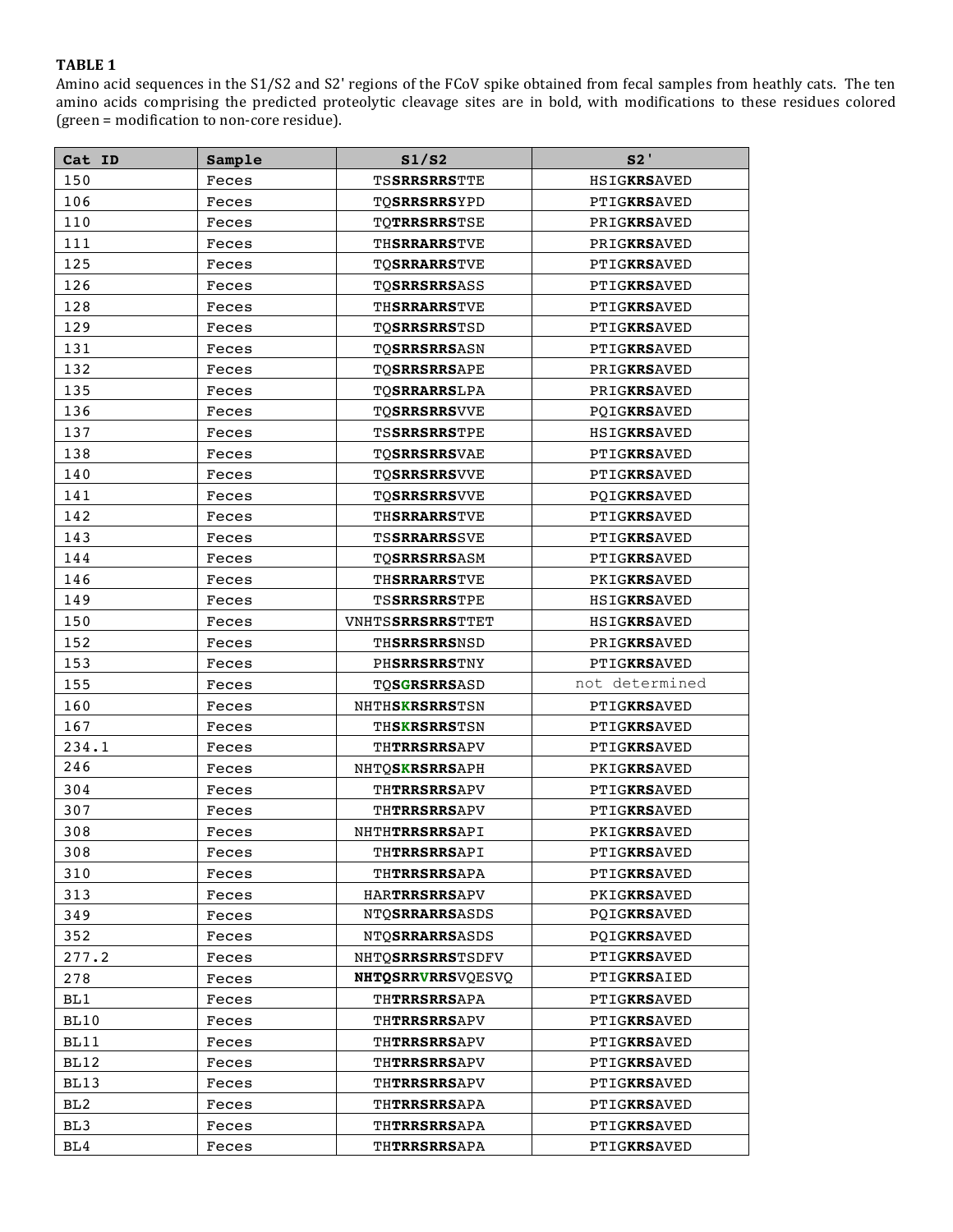| BL <sub>5</sub>  | Feces | THTRRSRRSAPV        | PTIGKRSAVED |
|------------------|-------|---------------------|-------------|
| BL <sub>6</sub>  | Feces | THTRRSRRSAPI        | PTIGKRSAVED |
| BL7              | Feces | <b>THTRRSRRSAPT</b> | PTIGKRSAVED |
| BL <sub>8</sub>  | Feces | THTRRSRRSAPI        | PTIGKRSAVED |
| BL9              | Feces | THTRRSRRSAPA        | PTIGKRSAVED |
| <b>FECV-4582</b> | Feces | <b>TOORRSRRSTSD</b> | PTIGKRSAVED |
| $FECV-4594$      | Feces | <b>TOORRSRRSTSD</b> | PTIGKRSAVED |
| FECV-FCA4597     | Feces | <b>TOORRSRRSTSD</b> | PTIGKRSAVED |
| FECV-FCA4606     | Feces | <b>TOORRSRRSTSD</b> | PTIGKRSAVED |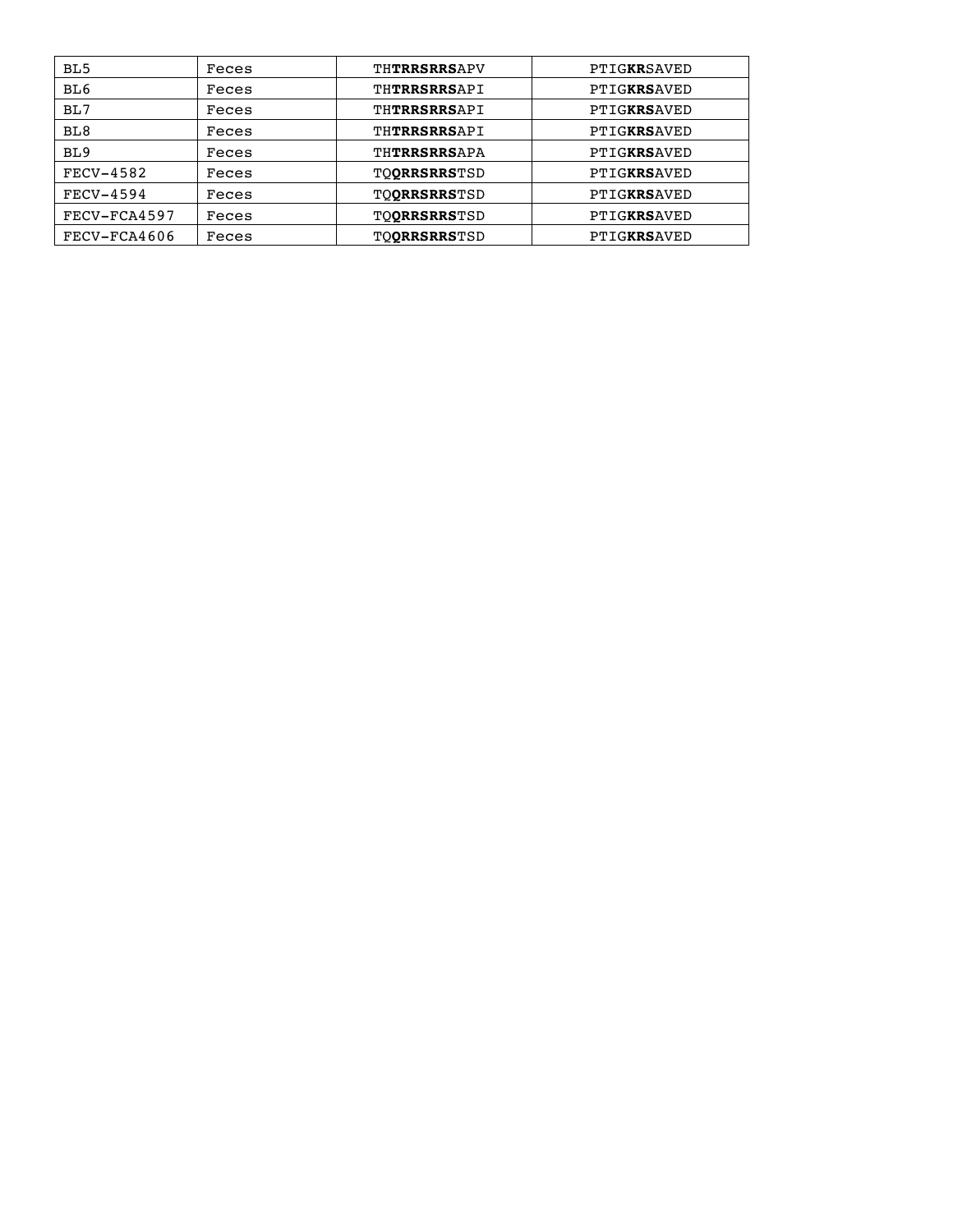Amino acid sequences in the S1/S2 and S2' regions of the FCoV spike obtained from tissue and body fluid samples from cats diagnosed with FIP. The ten amino acids comprising the predicted proteolytic cleavage sites are in bold, with modification to these residues colored (red and blue = modification to core residue, green and violet = modification to non-core residue).  $ND =$ not determined.

| Cat ID    | Tissue            | S1/S2                      | S2'                 |
|-----------|-------------------|----------------------------|---------------------|
| 129308    | Mesentery         | <b>TSSRRSPRSTLD</b>        | not determined      |
|           | Lower Gut         | <b>TSSRRSLRSTVR</b>        | not determined      |
| 147       | <b>Blood</b>      | <b>TOSRRARSSASD</b>        | <b>PRIGERSAVED</b>  |
| 148       | Ascites           | <b>TSSRRSRRPTTE</b>        | <b>HSIGKRSAVED</b>  |
| 151643-08 | Heart             | <b>TOFRRARRSAVR</b>        | not determined      |
|           | Spleen            | <b>TOFRRSRRSTPG</b>        | not determined      |
|           | Liver             | <b>TOFRRSRRSTVR</b>        | not determined      |
| 157       | Ascites           | NHTOPRRARRSVSELV           | PPSIGKRSAVED        |
|           | Liver             | NHTOPRRARRSVSELV           | PPSIGKRSAVEDLLFN    |
|           | Spleen            | NHTOPRRARRSVSELV           | PSIGKRSAVEDLLF      |
|           | Spleen            | NHTQPRRARRSVSELV           | PPSIGKRSAVEDLLFN    |
| 159       | Ascites           | NHTSSRRSRMSTPET            | PPSIGKRSAVED        |
| 162       | Ascites           | NHTOSRRSRRATSNP            | PTTGKRSAVED         |
| 163       | Urinary Discharge | NHTOSRRSRMSTSDS            | <b>PPRVGKSSAIED</b> |
| 166       | Brain             | HTHPRRSRGSTIETV            | not determined      |
| 170       | Ascites           | <b>TOSRRSRRSTSD</b>        | PTIGKRSAVED         |
|           | Liver             | not determined             | <b>PTIGKRSAVED</b>  |
|           | Lung              | NHTOSRRSRRSTSDFVT          | PPTIGKRSAVEDLLFN    |
| 179       | Ascites           | NHTQSRGSRRSTSD             | PTIGKRSAVED         |
| 181       | Chest Fluid       | NHTO <b>SRRSRRS</b> TSD    | PPTIGKRSAVED        |
|           | Liver             | VNHTQSRRSRRSTSD            | PTIGKRSAVEDLLFN     |
|           | Lung              | VNHTQSRRSRRSTSD            | PTIGKRSAVEDLLFN     |
|           | Spleen            | VNHTQSRRSRRSTSDF           | PTIGKRSAVEDLLFN     |
| 182       | Ascites           | NHTOSRSSRRSTPV             | PPSIGKRSAVED        |
| 192       | Thoracic Fluid    | NHTQSRRSRGSTSD             | PPTIGKRSAVED        |
| 195       | Spinal Cord       | NHTQSKTAPRGTSDSV           | not determined      |
|           |                   | NHTOSKTAPRATSDS            | not determined      |
| 197       | Ascites           | NHTH <b>SKRARWS</b> TSD    | PRIGMRSAIED         |
|           | Kidney            | <b>THSRRSLRSAPV</b>        | not determined      |
|           | Liver             | NHTHSKRARWSTSDS            | PPRIGMRSAIEDLLFN    |
|           | Lung.1            | <b>THTRRSLRSAPD</b>        | not determined      |
|           | Lung.2            | NHTHSKRARWSTSDS            | PPRIGMRSAIEDLLFN    |
|           | Omentum           | NHTH <b>SKRARWS</b> TSDS   | PPRIGMRSAIEDLLFN    |
|           | Small Intestine.1 | <b>TH<b>SRRSRRS</b>ASD</b> | not determined      |
|           | Small Intestine.2 | NHTH <b>SKRARWS</b> TSDS   | PPRIGMRSAIEDLLFN    |
|           | Spleen            | NHTHSKRARWSTSDS            | PPRIGMRSAIEDLLFN    |
| 211       | Ascites           | NHTH <b>LRRSRRS</b> TPE    | <b>RVGKRSAVED</b>   |
| 215       | Ascites           | NHTOSKSARRSTSD             | PRIGKRSAIED         |
| 232       | Liver             | <b>TOSKSARRSTSD</b>        | not determined      |
|           | Lung              | <b>TOSKSARRSTSD</b>        | not determined      |
|           | Spinal Fluid      | NHTQSKSARRSTSD             | PRIGKRSAIED         |
| 234       | Kidney            | <b>THTRRSLRSAPV</b>        | not determined      |
|           | Lung              | NHTHTRRSLRSAPVA            | PPTIGKRSAVEDLLF     |
| 239       | Blood             | NHTOSKTARRSTSD             | <b>PRVGKSSAIED</b>  |
|           | Brain             | NHTOSKTARRSTSDS            | <b>PPRVGKSSAIED</b> |
|           |                   | NHTOSKTALRSTSDS            | not determined      |
|           | Cerebellum        | NHTOSKTALRSTSDSVI          | <b>PPRVGKSSAIED</b> |
|           |                   | NHTQSKTARRSTSDSVI          | not determined      |
|           | Cerebrum          | NHTQSKTARRSTSDS            | <b>PPRVGKSSAIED</b> |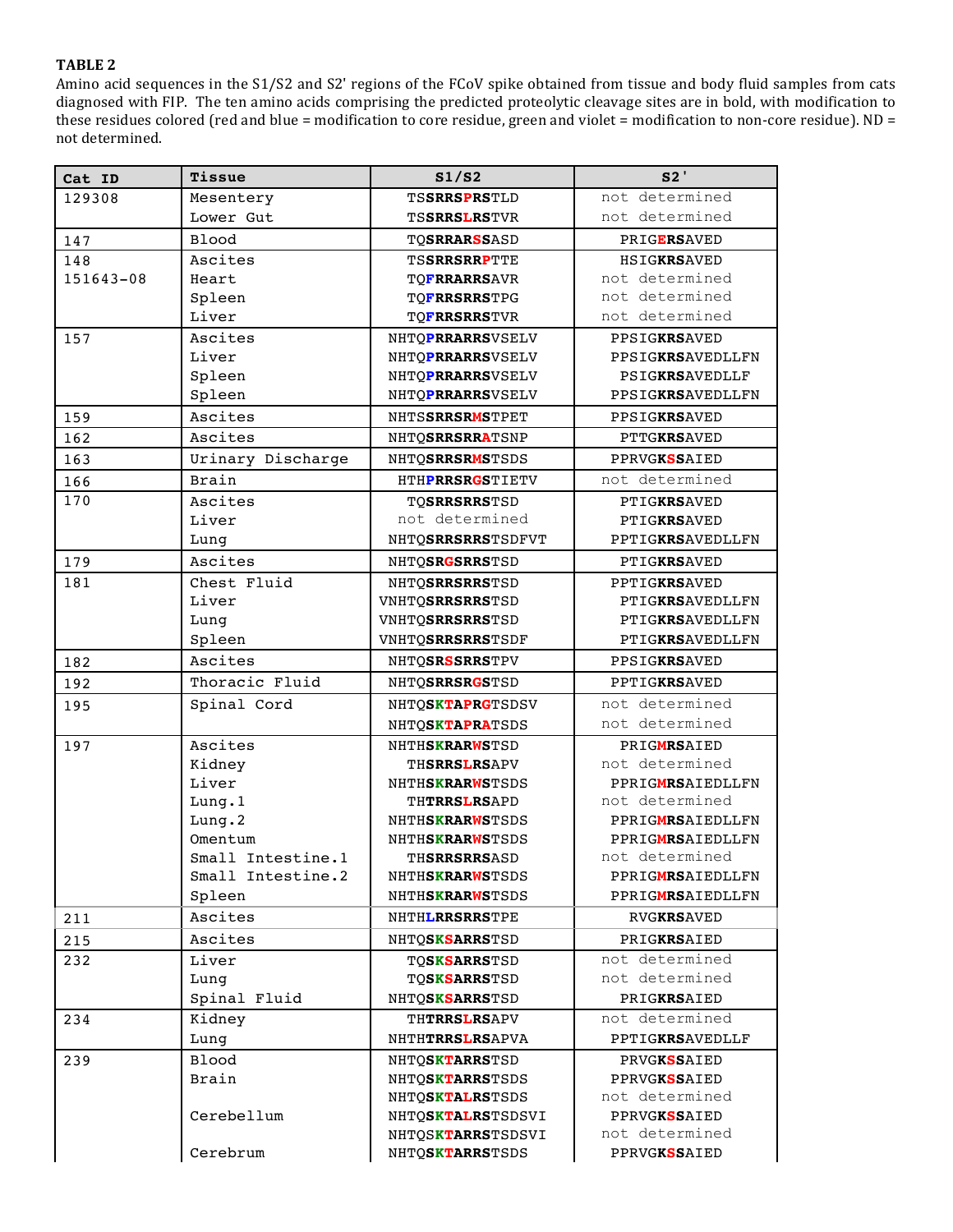|             | Kidney.1                 | <b>THTRRSLRSAPV</b>     | not determined         |
|-------------|--------------------------|-------------------------|------------------------|
|             | Kidney.2                 | NHTOSKTARRSTSDS         | PPRVGKSSAIED           |
|             | Spleen                   | NHTOSKTARRSTSD          | <b>PPRVGKSSAIEDLLF</b> |
| 241         | Ascites                  | <b>NYTHSRRSLSSTPE</b>   | PRIGKRSAVED            |
| 244         | Mesentery                | <b>HSRRASTSTSN</b>      | not determined         |
|             | Mesenteric lymph<br>node | TO <b>SRRASTS</b> TSN   | not determined         |
| 245         | Spinal Fluid             | <b>NHTOSRRSRRSKSN</b>   | <b>PTVGKSSAVED</b>     |
|             |                          | not determined          | <b>TVGKRSAVED</b>      |
| 256         | Ascites                  | NHTHSKRARWSTSD          | PRIGMRSAIED            |
| 259         | Brain                    | THTOSKSARRSTSDSVI       | <b>KRSAIED</b>         |
|             | Lung                     | <b>TOSKSARRSTSD</b>     | not determined         |
| 261         | Liver                    | <b>TOSRRMRRSTSN</b>     | not determined         |
|             | Small Intestine          | <b>TRSRRMRRSTSN</b>     | not determined         |
|             | Spleen                   | <b>TOSRRMRRSTSN</b>     | not determined         |
| 350         | Kidney                   | NHTSARRSRRSASEII        | PTIGKRSAVED            |
|             | Lung                     | <b>VNHTSARRSRRSASEI</b> | PTIGKRSAVED            |
| 77          | Kidney                   | <b>THSRRSRMSTON</b>     | not determined         |
|             | Cerebellum.1             | <b>THSRRSLRSTON</b>     | not determined         |
|             | Cerebellum.2             | <b>THSRRSRRSTQN</b>     | not determined         |
| 08-153990   | Kidney                   | <b>TOPRRARMSVPE</b>     | not determined         |
|             | Cerebrum                 | <b>TOPRRARMSVPE</b>     | <b>PTIGMRSAVED</b>     |
|             | Brain stem               | <b>TOPRRAPMSVPE</b>     | <b>PTIGMRSAVED</b>     |
|             | Cerebellum               | <b>TOPRRARMSVPE</b>     | PTIGMRSAVED            |
| $N04 - 93$  | Kidney                   | THLRRSHRSTSE            | not determined         |
|             | Cerebrum                 | <b>TLTGRSHRSTSE</b>     | not determined         |
| $N05 - 48$  | Cerebellum               | <b>TOSRSSRRSTSD</b>     | not determined         |
| N05-110     | Mesenteric lymph<br>node | <b>TOTKRSRRSTPO</b>     | PTIGKRSAVED            |
|             | Cerebellum               | <b>TQTKRSRRSTPA</b>     | not determined         |
| $N07 - 95$  | Cerebrum                 | THTRKTRRSIAD            | not determined         |
| $D04 - 397$ | Spleen                   | <b>TOSRRSRRSTVD</b>     | not determined         |
|             | Mesentric lymph          | <b>TOSRRSRRLTSN</b>     | not determined         |
| $D06 - 327$ | node<br>Spleen           | <b>THSRRSRGSAPN</b>     | not determined         |
|             | Mesentery                | <b>THSRRSRGSAPN</b>     | not determined         |
|             | Omentum                  | TSSRSSRRSTSE            | <b>SRIGERSAVED</b>     |
| 429         |                          |                         |                        |
| 430         | Omentum                  | <b>SOSRRSRSSTSE</b>     | PRVGKRSAVED            |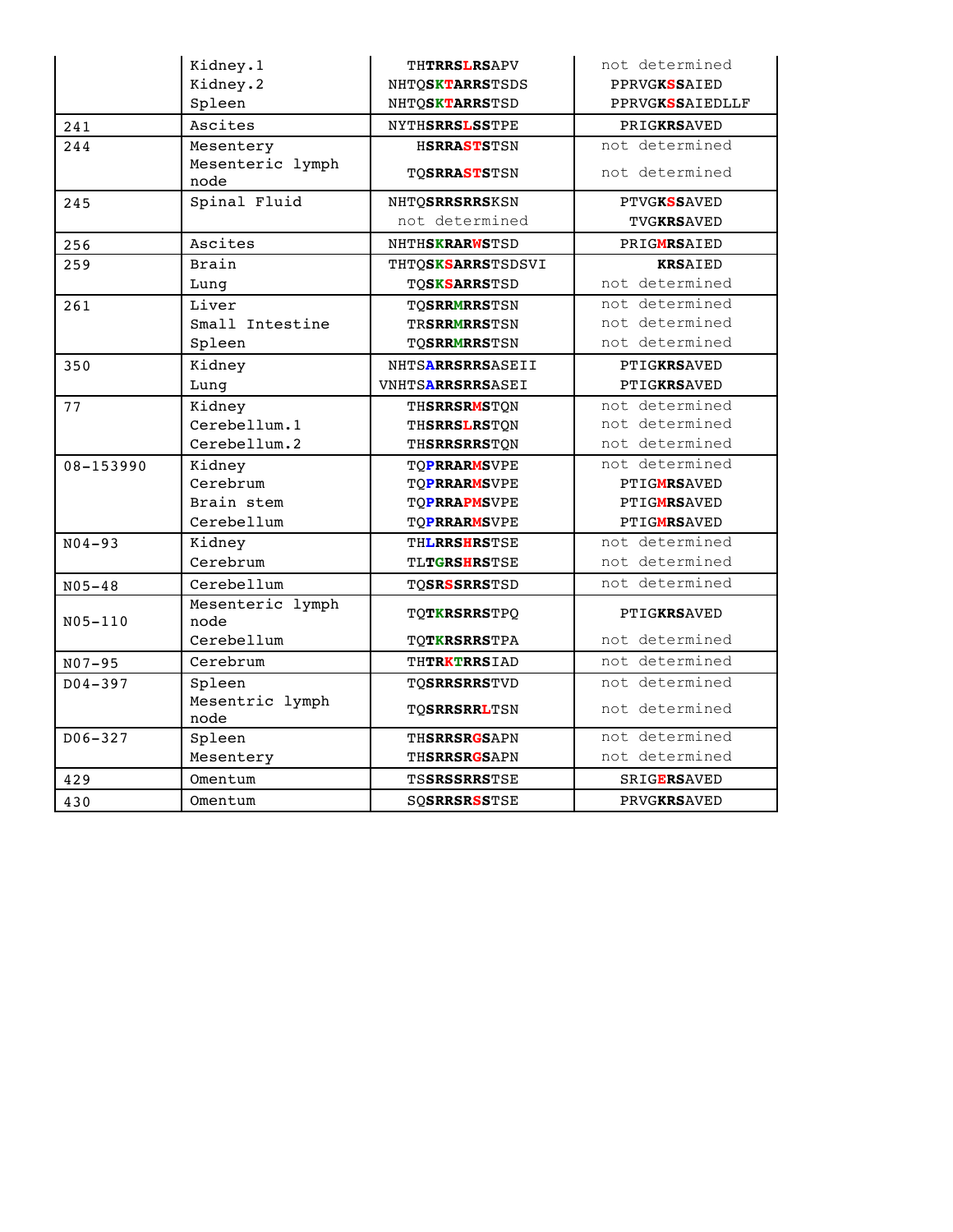Amino acid sequences in the S1/S2 and S2' regions of the FCoV spike obtained from fecal samples from cats diagnosed with FIP. The ten animo acids comprising the predicted proteolytic cleavage sites are in bold, with modification to these residues colored (green = modification to non-core residue).

| Cat ID | Sample | S1/S2                | S2'                |
|--------|--------|----------------------|--------------------|
| 107    | Feces  | <b>TTSRRPRRSDPA</b>  | PTIGKRSAVED        |
| 108    | Feces  | <b>OSSRRSRRSTSD</b>  | PTIGKRSAVED        |
| 145    | Feces  | <b>THSRRARRSTVE</b>  | PKIGKRSAVED        |
| 148    | Feces  | <b>TSSRRSRRSTTE</b>  | PKIGKRSAVED        |
| 215    | Feces  | THARRSRRSTPE         | PRIGKRSAIED        |
| 251    | Feces  | <b>TOSKRARRSTSD</b>  | PRIGKRSAIED        |
| 347    | Feces  | <b>TRSRRSRRSTLEP</b> | <b>PRVGKRSAVED</b> |
| 352    | Feces  | <b>TOSRRARRSASDS</b> | POIGKRSAVED        |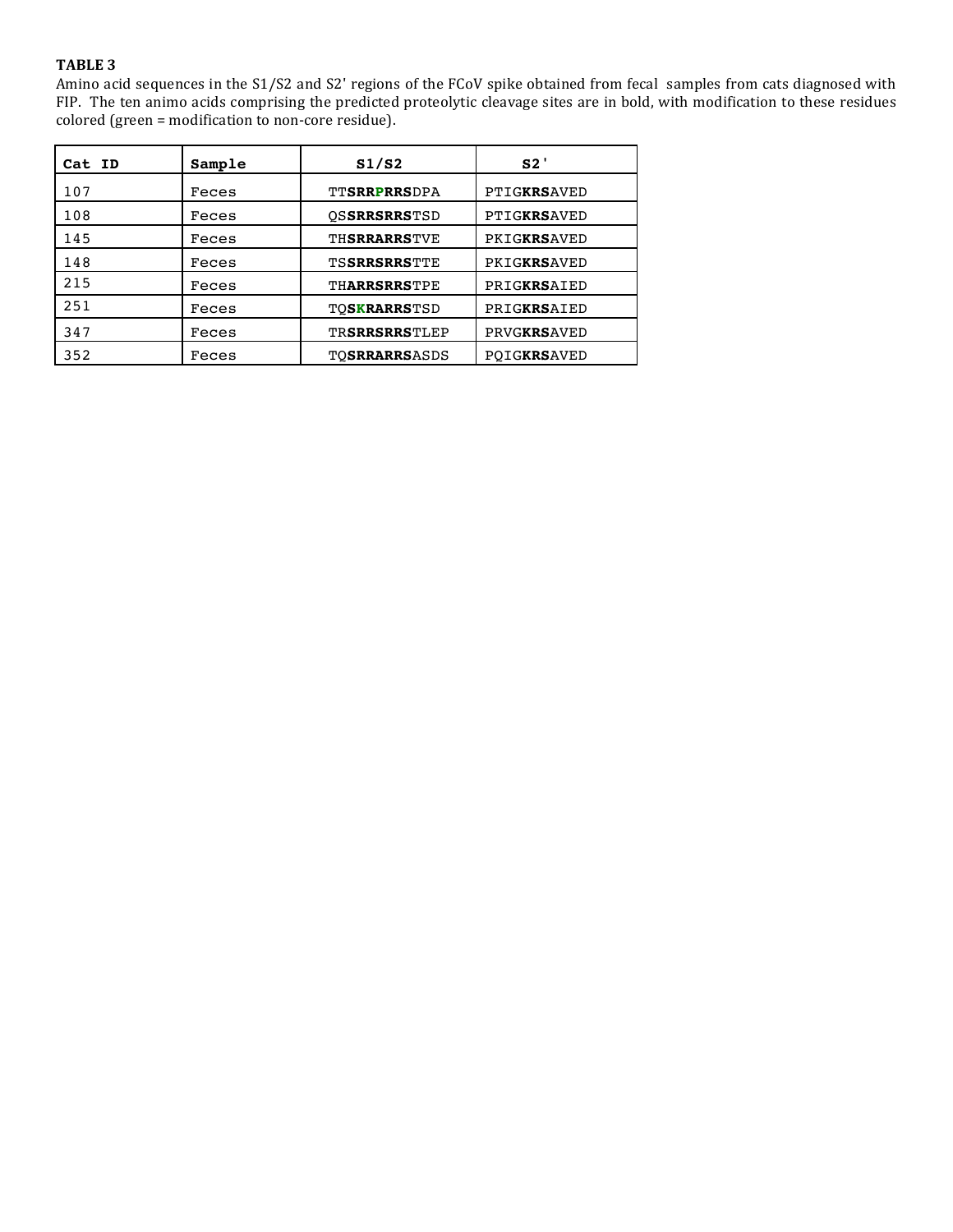Amino acid sequences in the S1/S2 and S2' regions of the FCoV spike obtained from Chang et al. and databases. The ten amino acids comprising the predicted proteolytic cleavage sites are in bold, with modification to these residues colored (red and blue = modifiation to core residue, green = modification to non-core residue). Modifications that are not expected to be functionally relevent are shown in gray.  $n/a$  - not applicable/unknown.

| <b>FECV</b> |        |                |            |
|-------------|--------|----------------|------------|
| <b>Name</b> | Tissue | S1/S2          | S2'        |
| UU2         | feces  | <b>SRRSRRS</b> | <b>RRS</b> |
| UU7         | feces  | <b>SRRARRS</b> | <b>KRS</b> |
| UU10        | feces  | <b>SKRSRRS</b> | <b>KRS</b> |
| UU111       | feces  | <b>SKRSRRS</b> | <b>KRS</b> |
| <b>UU18</b> | feces  | <b>PRRSRRS</b> | <b>KRS</b> |
| UU19        | feces  | <b>SRRSRRS</b> | <b>TRS</b> |
| <b>UU20</b> | feces  | <b>SRRSRRS</b> | <b>KRS</b> |
| <b>UU22</b> | feces  | <b>SRRSRRS</b> | <b>RRS</b> |
| <b>UU23</b> | feces  | <b>SRRSRRS</b> | <b>RRS</b> |
| UU31        | feces  | <b>SRRSRRS</b> | <b>KRS</b> |

#### DATABASE **SEQUENCE**

| <b>PRRSRRS</b> |  |
|----------------|--|
|                |  |

| <b>FIPV</b> |        |                |            |  |
|-------------|--------|----------------|------------|--|
| <b>Name</b> | Tissue | S1/S2          | S2'        |  |
| UU3         | n/a    | <b>SRRSRRS</b> | <b>MRS</b> |  |
| UU4         | n/a    | <b>SRSARGS</b> | <b>MRS</b> |  |
| UU5         | n/a    | <b>SRRSRGS</b> | <b>KRS</b> |  |
| UU8         | n/a    | <b>SRRSRRS</b> | <b>KRS</b> |  |
| UU9         | n/a    | <b>SRRSRRL</b> | <b>KRS</b> |  |
| <b>UU15</b> | n/a    | <b>LRRSRRP</b> | <b>KRS</b> |  |
| <b>UU16</b> | n/a    | <b>PRGSRRS</b> | <b>MRS</b> |  |
| UU17        | n/a    | <b>SRRSRRS</b> | <b>VRS</b> |  |
| <b>UU21</b> | n/a    | <b>SRRSRWS</b> | <b>MRS</b> |  |
| <b>UU24</b> | n/a    | <b>SRRSRSS</b> | <b>KRS</b> |  |
| <b>UU30</b> | n/a    | <b>LRRSRRS</b> | <b>KRS</b> |  |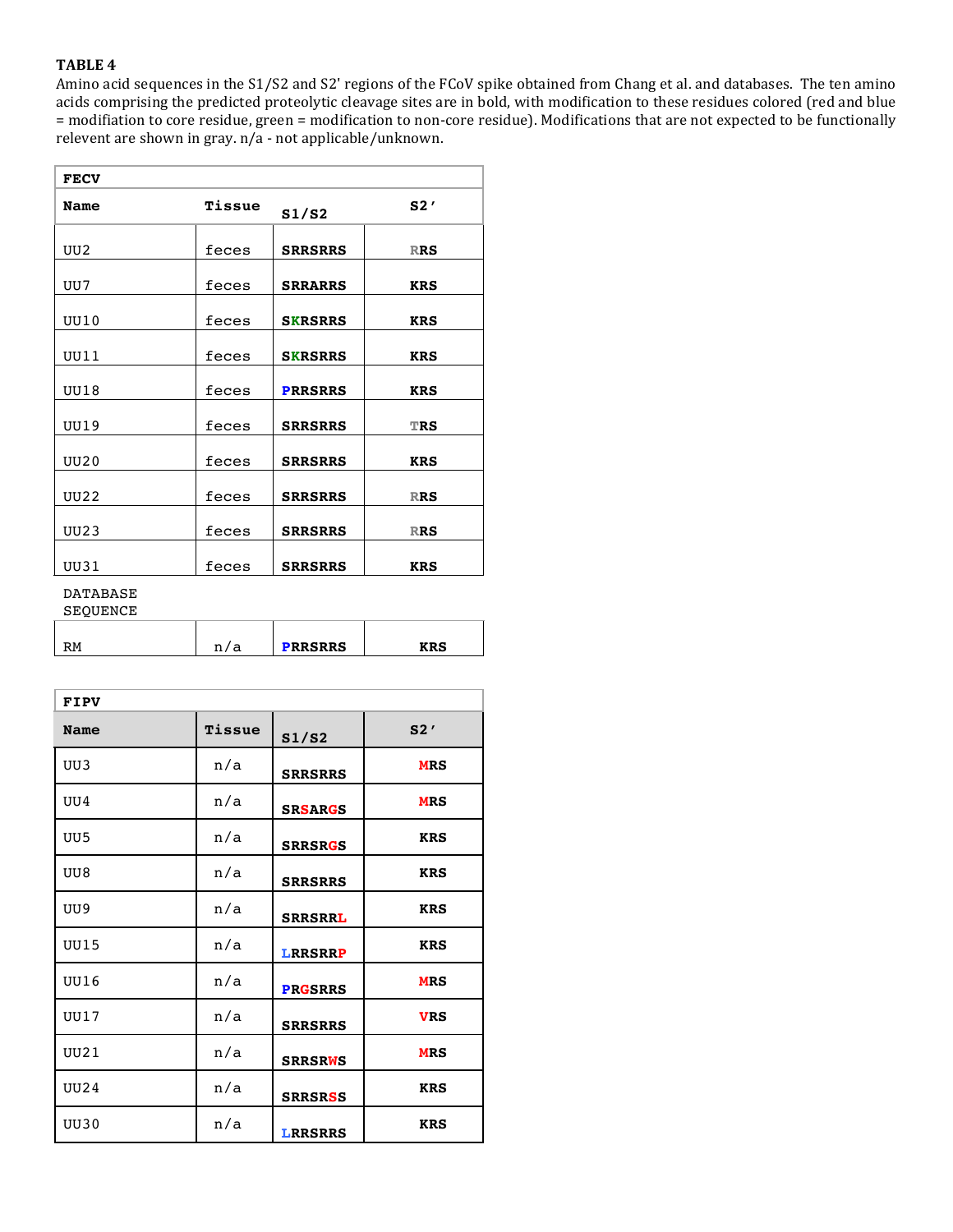DATABASE SEQUENCES

| Black/TN406                   | Liver       | <b>AKRSRRP</b> | VRS        |
|-------------------------------|-------------|----------------|------------|
| FCOV C1Je                     | Jejunu<br>m | <b>PROSRRS</b> | <b>KRS</b> |
| Q66951 9ALPC<br>$(KU-2)$      | n/a         | <b>ARRSRSS</b> | <b>KRS</b> |
| Q8JVL1 9ALPC<br>(Black/TN406) | n/a         | <b>AKRSRRP</b> | <b>ARS</b> |
| Q8JVL2 9ALPC<br>(UCD1)        | n/a         | <b>SRRSRGS</b> | ORS        |